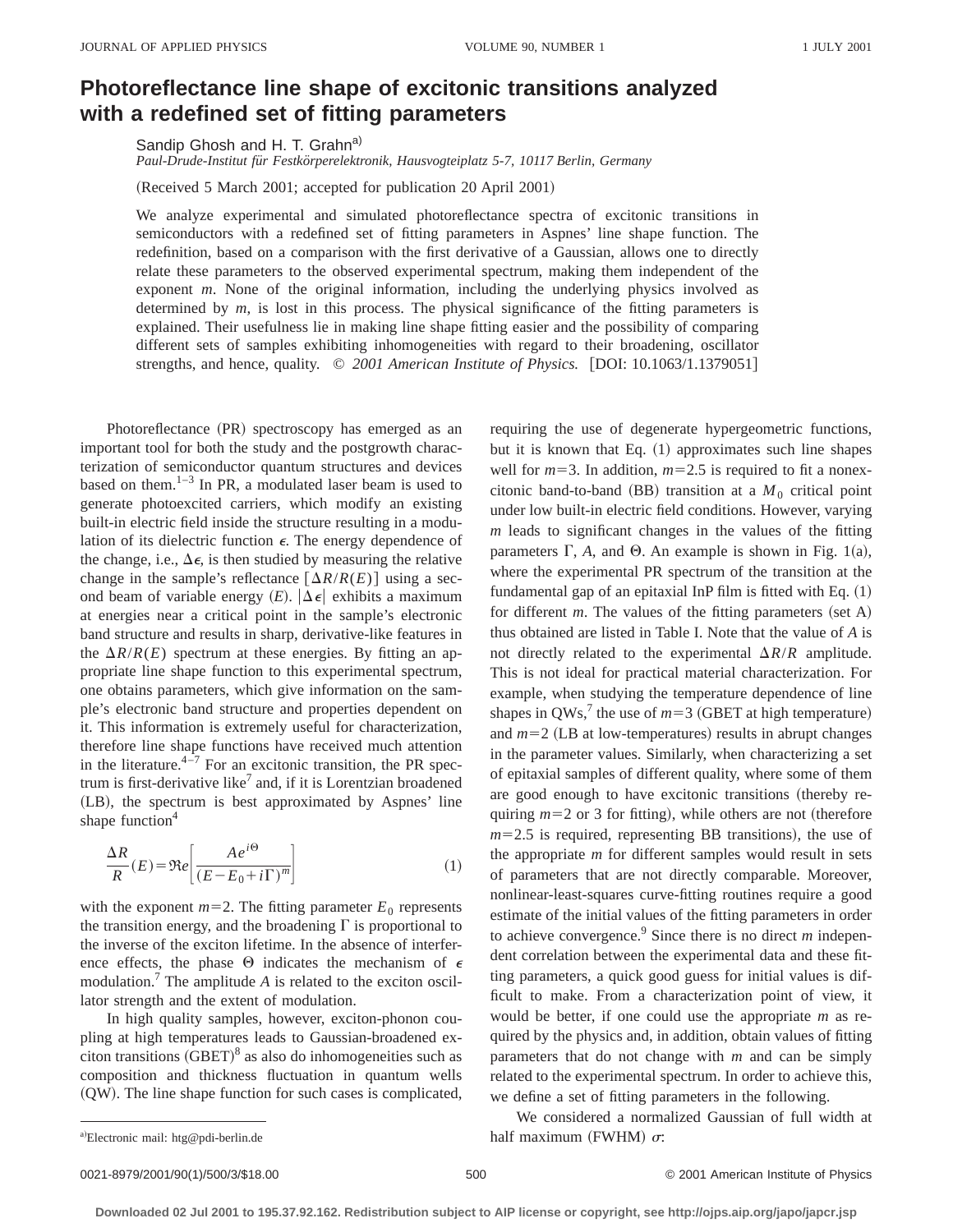

FIG. 1. (a) Experimental PR spectrum  $(O)$  of InP fitted with Eq. (1) for different *m* as indicated. (b) Calculated  $(O)$   $dG/dE_a$  and fits with Eq. (1) (lines) for  $m=2$  and 3. Inset: root-mean-squared curve-fitting error for different *m* (relative to  $m=3$ ).

$$
G(E) = \frac{1}{\sqrt{\pi}\sigma'} \exp\bigg[-\frac{(E - E_a)^2}{\sigma'^2}\bigg],\tag{2}
$$

where  $\sigma' = \frac{\sigma}{\sqrt{4 \ln(2)}}$ . Taking a clue from the fact that excitonic transitions in PR are first-derivative like, we fit  $dG/dE_a$  in the energy range  $|E-E_a| \leq 2\sigma$  with Eq. (1) for  $m=2$ , 2.5, and 3. The best and worst fit are shown in Fig. 1(b). We found that  $\Gamma$  is related to  $\sigma$  for different *m* by  $\Gamma$  $\approx \kappa_1 \sigma$ , where  $\kappa_1 = 0.364m - 0.147$ . We therefore replaced  $\Gamma$ by  $\kappa_1 \gamma$ , thus defining a broadening parameter  $\gamma$ , which approximately equals  $\sigma$ . Next, to take into account the dependence of the amplitude parameter<sup>4</sup> on  $\Gamma$  and *m*, we replaced *A* by  $a\kappa_2(\kappa_1\gamma)^m$ . The extra factor  $\kappa_2 = -0.115m+1.7$ , also obtained through fitting makes the amplitude parameter *a* approximately equal to the amplitude of  $dG/dE_a$ . Since the relation between  $\gamma$  and  $\sigma$  as well as *a* and amplitude of  $dG/dE_a$  were obtained empirically through fitting, it is important to determine the errors involved in these approximations. We find that the errors are less than 0.2% in both cases. Note that for  $m=3$ , we have  $\kappa_1=0.945$  so that  $\gamma \approx \Gamma$ . Also with  $m=3$ , one obtains the minimum root-mean-squared curve-fitting error [inset of Fig.  $1(b)$ ]. This demonstrates that  $m=3$  best suits a GBET, because it represents the member of the set of generalized Lorentzians in Eq.  $(1)$  (in the range  $2 \le m \le 3$ ), which is the closest approximation to the first en-

TABLE I. Parameter values (original and redefined set) obtained by fitting the InP spectrum with Eqs.  $(1)$  and  $(3)$ .

| Set A<br>m | $E_0$ (eV) | $\Gamma$ (meV) | $A$ (eV <sup>m</sup> ) | $\Theta$ (°)          | Fit error            |
|------------|------------|----------------|------------------------|-----------------------|----------------------|
| 2.0        | 1.346      | 8.4            | $2.5 \times 10^{-8}$   | 261                   | $2.3 \times 10^{-6}$ |
| 2.5        | 1.346      | 11.2           | $4.6 \times 10^{-9}$   | 307                   | $1.6 \times 10^{-6}$ |
| 3.0        | 1.346      | 14.0           | $9.1 \times 10^{-10}$  | 352                   | $1.0 \times 10^{-6}$ |
| Set B<br>m | $E_0$ (eV) | $\gamma$ (meV) | $a(10^{-4})$           | $\phi$ <sup>(°)</sup> | Fit error            |
| 2.0        | 1.346      | 14.5           | 2.4                    | 351                   | $2.3 \times 10^{-6}$ |
| 2.5        | 1.346      | 14.7           | 2.4                    | 352                   | $1.6 \times 10^{-6}$ |
| 3.0        | 1.346      | 14.8           | 2.4                    | 352                   | $1.0 \times 10^{-6}$ |



FIG. 2. (a) Line shape symmetry for different  $\phi$  with  $m=3$  and  $a=1$ , the plots (vertically displaced) can be inverted by adding  $180^\circ$  to  $\phi$ . (b) Typical simulated (circles) PR spectrum of a GaAs  $(5 \text{ nm})/Al_{0.3}Ga_{0.7}As$   $(20 \text{ nm})$  QW ground state GBET fitted with Eq.  $(3)$  using  $m=3$  (line). The main parameters in the simulation were  $f = 7 \times 10^{14} \text{ m}^{-2}$ ,  $\Delta E_0 = 410 \mu \text{eV}$ ,  $\eta = 2 \text{ meV}$ , and  $\sigma$ =10 meV, while  $\gamma$ =10.8 meV was obtained from fitting. Inset: difference between  $\sigma$  in simulations and  $\gamma$  obtained from fitting.

ergy derivative of a Gaussian. Finally, taking into account the *m* dependence<sup>4</sup> of  $\Theta$ , we replaced it by  $\phi + (m-3)$  $\times(\pi/2)$ .

With the redefined fitting parameters, the line shape function becomes

$$
\frac{\Delta R}{R}(E) = \Re e \left[ \frac{a \kappa_2 (\kappa_1 \gamma)^m e^{i[\phi + [m-3](\pi/2)]}}{(E - E_0 + i \kappa_1 \gamma)^m} \right].
$$
\n(3)

The values of the parameters  $(\gamma, a, \text{ and } \phi)$  do not change much with  $m$  when fitting the InP spectrum (set B, Table I). With both sets of parameters, the fitting error in Table I is the same for a given  $m$  and minimal for  $m=3$  suggesting that this spectral feature arises from a GBET. A specific value of  $A, \Gamma$ , and  $\Theta$  for a particular *m* has physical significance in that they describe the appropriate dielectric function and modulation mechanism. However, this information is not lost because, if we know the appropriate *m*, we can easily obtain the values  $\Gamma$ [= $\kappa_1 \gamma$ ], and  $\Theta$ [= $\phi$ +(m-3)( $\pi$ /2)]. Thus, none of the underlying physical information associated with the old set of parameters is lost. The value of *a* is now directly comparable to the  $\Delta R/R$  amplitude. Figure 2(a) shows how the symmetry of the line shapes vary as a function of  $\phi$ . Their basic symmetry is independent of *m* in the range  $2 \le m \le 3$ . Comparing the experimental spectrum to such a plot, it is easy to make a good guess for the initial values of  $E_0$ ,  $\gamma$ , *a*, and  $\phi$ for fitting.

Next we consider the physical significance of the new parameters. The interpretation of  $\phi$  remains similar to  $\Theta$  for excitonic transitions, as long as interference effects are negligible and the Seraphin coefficients<sup>10</sup>  $\alpha$  and  $\beta$  can be approximated as being constant and 0, respectively. Under these conditions, when  $\phi=90^{\circ}$  or 270° (phase shift by 180° corresponding to sign reversal), the mechanism for  $\epsilon$  modulation is the shift of the exciton energy. Similarly,  $\phi=0^{\circ}$  or 180° indicates a mechanism related to broadening and/or oscillator strength change for  $\epsilon$  modulation. To determine the significance of  $\gamma$  and *a*, we studied their values obtained from fitting a simulated PR spectrum of the ground-state